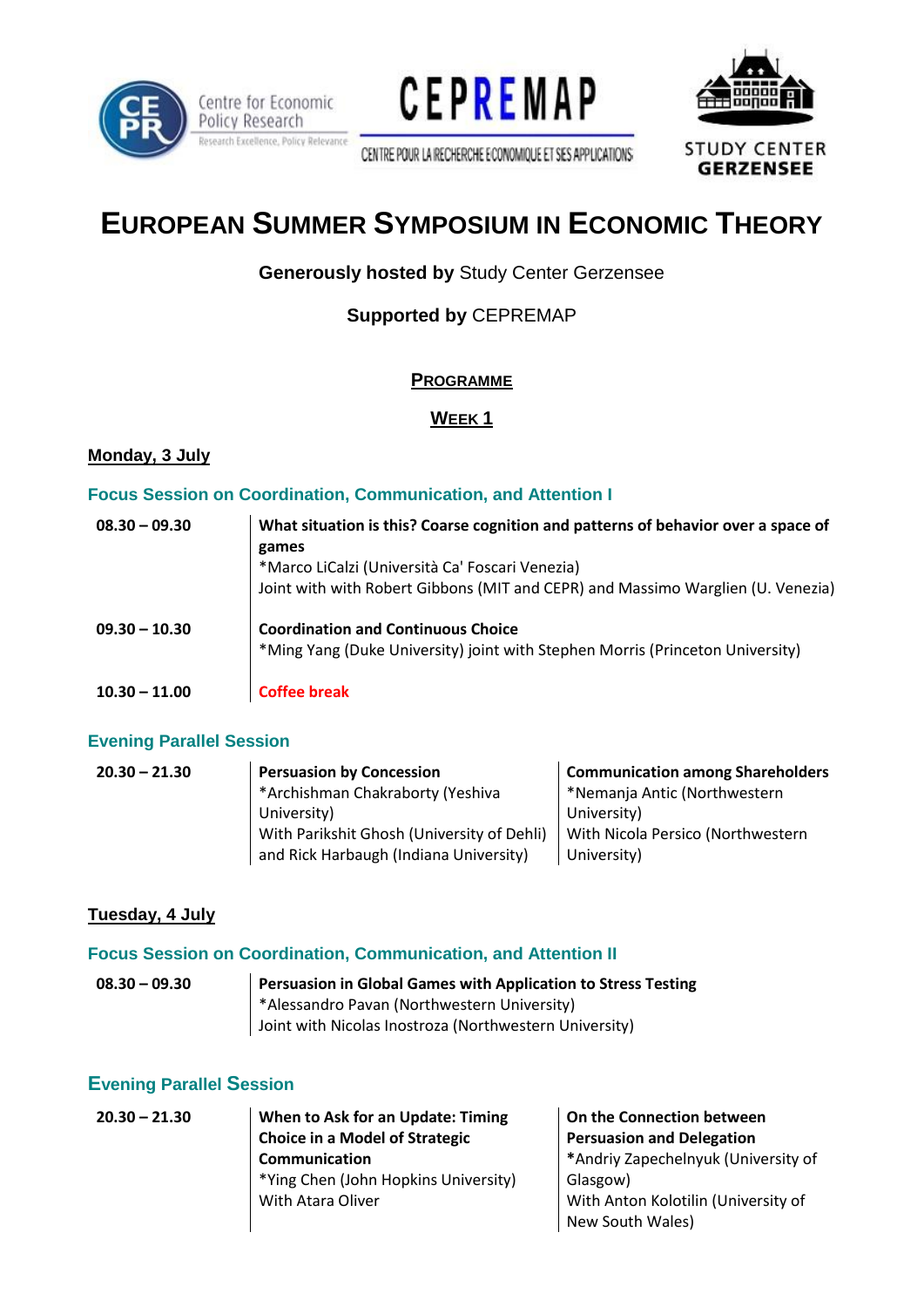#### **Wednesday, 5 July**

#### **Morning Session**

| $08.30 - 09.30$ | Costly Interpretation of Asset Prices         |
|-----------------|-----------------------------------------------|
|                 | *Xavier Vives (IESE Business School and CEPR) |
|                 | With Liyan Yang (University of Toronto)       |

#### **Evening Parallel Session**

| $20.30 - 21.30$ | <b>Coordinating Sophisticated Investors</b> | <b>On Memory Management</b>             |
|-----------------|---------------------------------------------|-----------------------------------------|
|                 | *Ricardo Alonso (London School of           | *Jakub Steiner (University of Edinburgh |
|                 | Economics and CEPR)                         | and CEPR)                               |
|                 | With Konstantinos Zachariadis (Queen        | With Philippe Jehiel (CERAS, University |
|                 | Mary, University of London)                 | College London and CEPR)                |

#### **Thursday, 6 July**

## **Focus Session on Coordination, Communication, and Attention III**

| $08.30 - 09.30$ | <b>Sequential Information Design</b><br>*Laura Doval (California Institute of Technology and Yale University) joint with<br>Jeffrey C. Ely (Northwestern University)      |
|-----------------|---------------------------------------------------------------------------------------------------------------------------------------------------------------------------|
| $09.30 - 10.30$ | <b>Coordination Motives and Competition for Attention in Information Markets</b><br>*Simone Galperti joint with Isabel Trevino (both University of California, San Diego) |
| $10.30 - 11.00$ | <b>Coffee break</b>                                                                                                                                                       |

#### **Evening Parallel Session**

| $20.30 - 21.30$ | <b>Information Design in Multi-Stage</b>            | <b>Experiments as Convex Functions</b> |
|-----------------|-----------------------------------------------------|----------------------------------------|
|                 | Games                                               | *Emir Kamenica (University of          |
|                 | *Ludovic Renou (Queen Mary University<br>of London) | Chicago)                               |
|                 | With Miltos Makris (University of                   |                                        |
|                 | Southampton)                                        |                                        |

### **Friday, 7 July**

## **Morning Session**

| $08.30 - 09.30$ | <b>Extending the First-Order Approach to Principal Agent Problems</b> |  |  |
|-----------------|-----------------------------------------------------------------------|--|--|
|                 | *Ian Jewitt (University of Oxford and CEPR)                           |  |  |
|                 |                                                                       |  |  |

## **Morning Parallel Session**

| $10.00 - 11.00$ | <b>Persuasion with Correlation Neglect</b> | <b>Information Design under</b>          |
|-----------------|--------------------------------------------|------------------------------------------|
|                 | *Inés Moreno de Barreda (University of     | <b>Falsification</b>                     |
|                 | Oxford and CEPR)                           | *Eduardo Perez-Richet (Sciences Po,      |
|                 | With Gilat Levy and Ronny Razin (both      | Paris and CEPR)                          |
|                 | London School of Economics and CEPR)       | With Vasiliki Skreta (University College |
|                 |                                            | London and CEPR)                         |

\* Indicates the presenter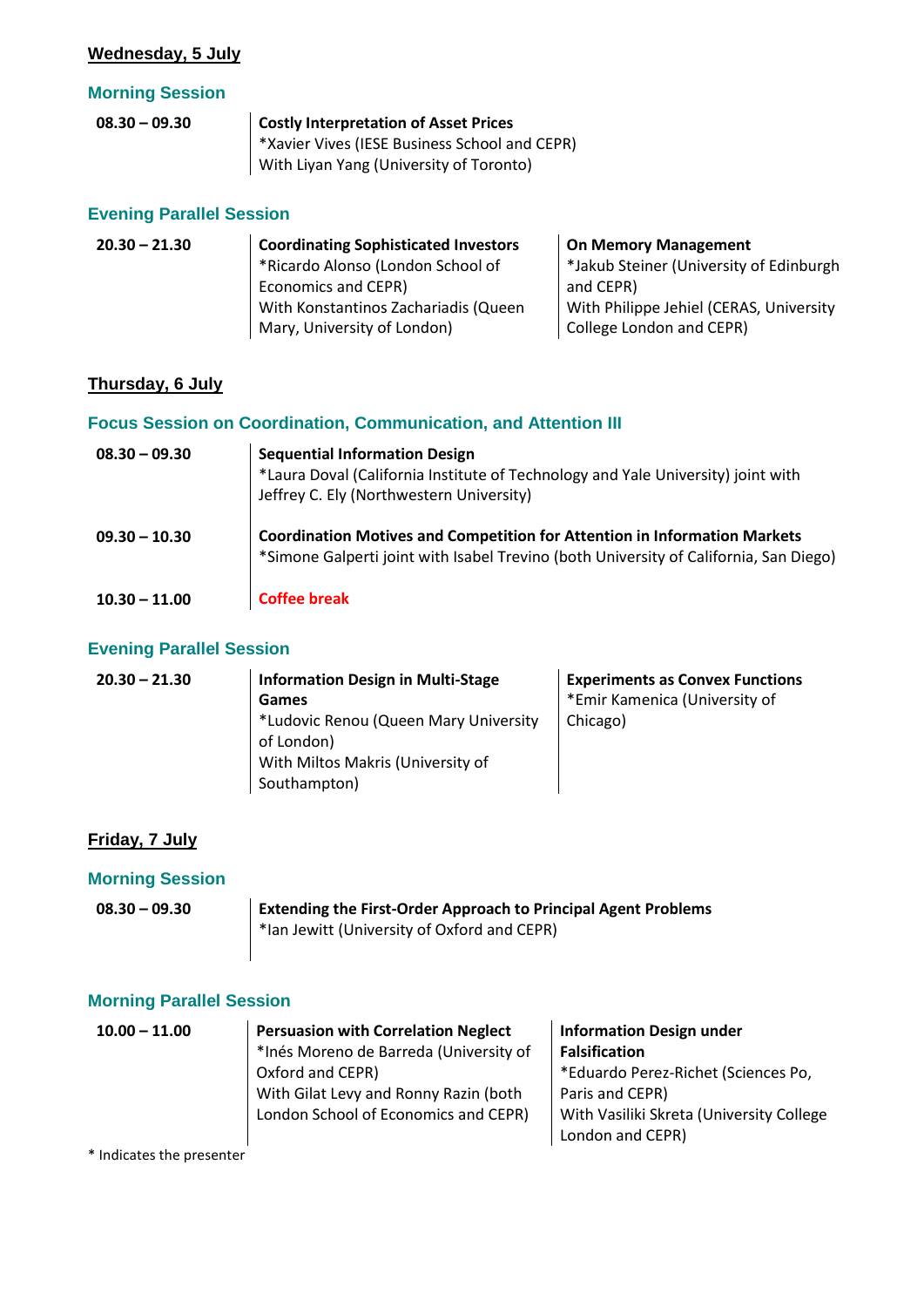#### **Monday, 10 July**

## **Focus Session on Experimental Design I**

| $08.30 - 09.30$ | <b>Structural Experiment Design</b><br>*Sylvain Chassang (New York University) joint with Pascaline Dupas (Stanford<br>University and CEPR) and Erik Snowberg (California Institute of Technology) |
|-----------------|----------------------------------------------------------------------------------------------------------------------------------------------------------------------------------------------------|
| $09.30 - 10.30$ | The Paradox of Policy-Relevant Experiments<br>*Gilles Chemla (Imperial College Business School and CEPR) joint with Christopher<br>Hennessy (London Business School and CEPR)                      |
| $10.30 - 11.00$ | Coffee break                                                                                                                                                                                       |
| $11:00 - 12.00$ | An Economic Theory of Statistical Testing<br>*Alexey Tetenov (University of Bristol)                                                                                                               |

#### **Evening Parallel Sessions**

| $20.30 - 21.30$ | <b>Designing Incentives for Academic</b> | <b>Reserve Prices in Internet Advertising</b> |
|-----------------|------------------------------------------|-----------------------------------------------|
|                 | Research                                 | <b>Auctions: A Field Experiment</b>           |
|                 | *Nathan Yoder (University of Georgia)    | *Michael Ostrovsky (Stanford GSB)             |
|                 |                                          | With Michael Schwarz (Google)                 |

## **Tuesday, 11 July**

#### **Morning Session**

| $08.30 - 09.30$ | <b>Experimental Design as Market Design</b> |  |
|-----------------|---------------------------------------------|--|
|                 | *Yusuke Narita (Yale University)            |  |

## **Evening Parallel Sessions**

| $20.30 - 21.30$ | Selling Money on eBay: A Field Study of    | <b>Assignment Protocols with</b> |
|-----------------|--------------------------------------------|----------------------------------|
|                 | <b>Surplus Division</b>                    | <b>Informational Frictions</b>   |
|                 | *Alia Gizatulina (University of St Gallen) | *Margaret Meyer (University of   |
|                 | With Olga Gorelkina (University of         | Oxford and CEPR)                 |
|                 | Liverpool)                                 |                                  |
|                 |                                            |                                  |

#### **Wednesday, 12 July**

## **Focus Session on Experimental Design II**

| $08.30 - 09.30$ | <b>A Theory of Experimenters</b><br>*Abhijit Banerjee (MIT and CEPR) joint with Sylvain Chassang (New York University)<br>and Erik Snowberg (California Institute of Technology)                     |
|-----------------|------------------------------------------------------------------------------------------------------------------------------------------------------------------------------------------------------|
| $09.30 - 10.30$ | <b>Strategic Sample Selection</b><br>*Peter Norman Sørensen (University of Copenhagen) joint with Alfredo Di Tillio<br>(IGIER, Bocconi University) and Marco Ottaviani (Bocconi University and CEPR) |
| $10.30 - 11.00$ | Coffee break                                                                                                                                                                                         |
| $11:00 - 12.00$ | <b>Information Management for Sequential Testing</b><br>*Marco Ottaviani (Bocconi University and CEPR) joint with Emeric Henry (Sciences<br>Po and CEPR)                                             |